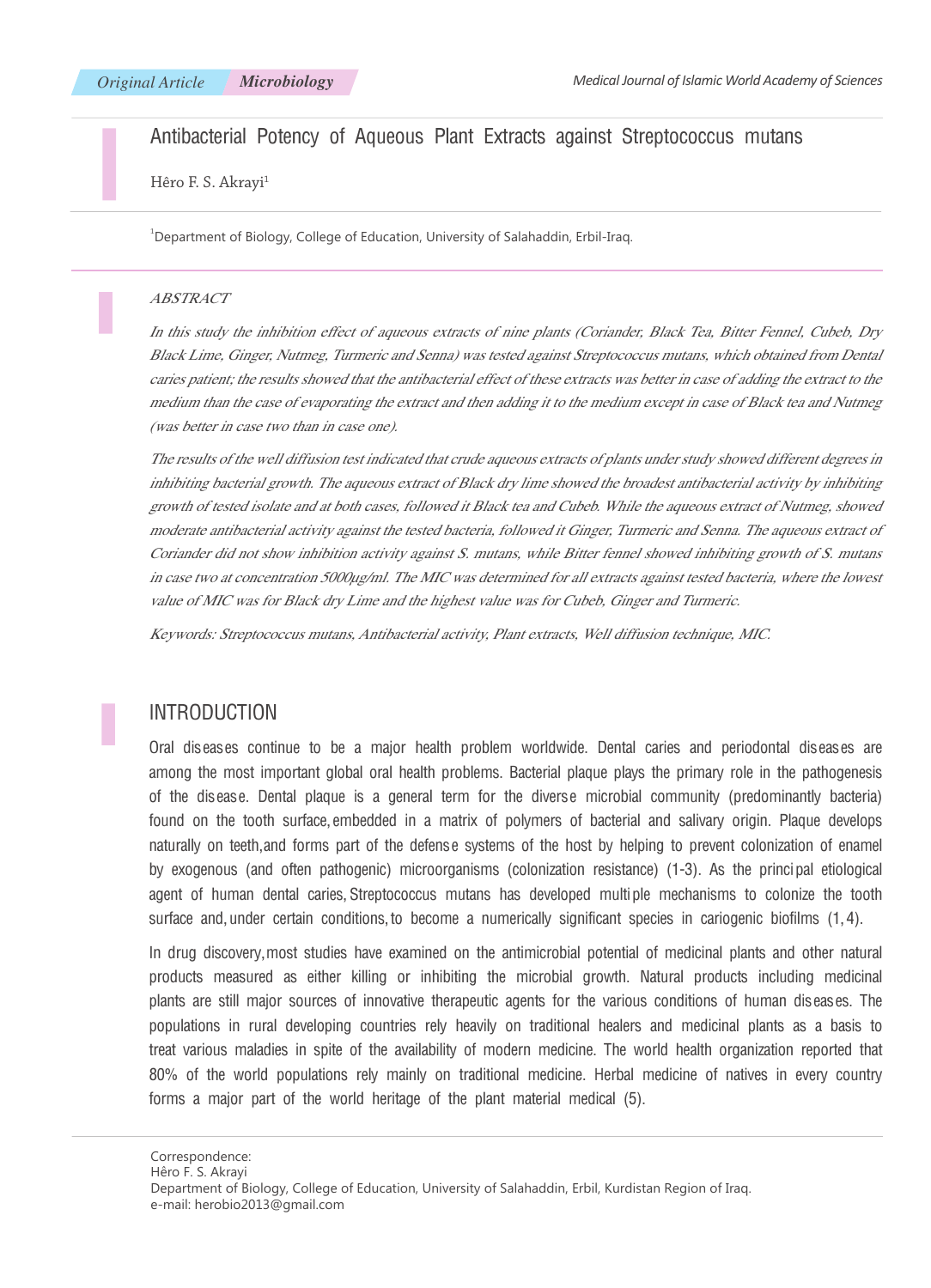#### 86 AKRAYI

There is an increasing interest in phytochemicals as new sources of natural antimicrobial agents (6). Some plantderived compounds inhibit peptidoglycan synthesis, damage microbial membrane structures, modify bacterial membrane surface hydrophobicity, and modulate quorum sensing, all of which could influence biofilm formation (7).

The current study aimed to test some spices and herbs extracts to inhibit the growth of Streptococcus mutans.

# MATERIALS AND MethodS

## Bacteria employed in the study

Streptococcus mutans was isolated from dental plaque patient and cultured on blood agar and nutrient agar to obtain single colonies, then identified according to the cultural, morphological and some biochemical tests. The isolate was maintained and pres erved on nutrient agar slants. For every experiment, freshly prepared sterile nutrient broth (10ml) was inoculated from the slants and incubated at 37℃°C for 24 hours.

### Plant Extraction

Collection and preparation of plant samples: The plants (Bitter fennel, Black tea, Ginger, Turmeric, Nutmeg, Coriander, Cubeb, Dry black lime and Senna) were obtained from market in Erbil city, then were washed with tap water, then with distill water, then left for air drying until

become completely drying, after drying the plants converted into powder form and stored in polyethylene sacks in refrigerator at 4°C for further process.

Extracts preparation: 150 ml of sterilized distilled water was added to 15 g of ground dried plant, heated below the boiling point and stirred for 2-3 h. The extract was filtered by muslin cloth, then by filter paper (Whatman No. 1). Half quantity of prepared extract was evaporated to dryness and, the both states were stored in the refrigerator at  $5^{\circ}$ C for using (2, 8).

Preparation of inoculums: Two to three colonies from pure growth of each tested organism were transferred to (5) ml of nutrient broth. Broths were incubated overnight at 37°C. The suspension was diluted with sterile distilled water to obtain approximately  $1*10<sup>6</sup>$  CFU/ml (9).

Well diffusion technique: Screening of antibacterial activity of plant extracts was performed by well diffusion technique (10). The Nutrient agar (NA) plates were seeded with 0.1 ml of the inoculums of tested organism. The inoculums were spread evenly over plate with loop. A standard cork borer of 8 mm diameter was us ed to cut uniform wells on the surface of the NA and 100ul of each concentration of plant extracts was introduced in the well, the plates were incubated for 24 hours at 37°C, and the zones of inhibition was measured to the nearest millimeter (mm).

| <b>Plant Extract</b> | <b>Scientific Name</b> | Concentration v/v      |     |     |     |       |  |  |
|----------------------|------------------------|------------------------|-----|-----|-----|-------|--|--|
|                      |                        | *Zone of inhibition/mm |     |     |     |       |  |  |
|                      |                        | 100%                   | 75% | 50% | 25% | 12.5% |  |  |
| Coriander            | Coriandrum sativum     |                        |     |     |     | -     |  |  |
| <b>Black Tea</b>     | Camellia sinensis      | 22                     | 20  | 20  | 20  | 20    |  |  |
| <b>Bitter Fennel</b> | Foeniculum vulgare     |                        |     |     |     | -     |  |  |
| Cubeb                | Piper cubeba           | 21                     | 20  | 20  | 15  | 13    |  |  |
| Dry Black Lime       | Citrus aurantifolia    | 35                     | 32  | 28  | 22  | 15    |  |  |
| Ginger               | Zingiber officinale    | 9                      | 8.2 |     |     |       |  |  |
| Nutmeg               | Myristica fragrans     | 15                     | 10  |     |     |       |  |  |
| <b>Turmeric</b>      | Curcuma longa          | 10                     | 10  |     |     |       |  |  |
| Senna                | Cassia acutifolia      | 15                     |     |     |     |       |  |  |

 $\stackrel{*}{\text{:}}$  Values calculated as mean of triplicates.  $\quad$  -: No inhibition zone or less than 8 mm.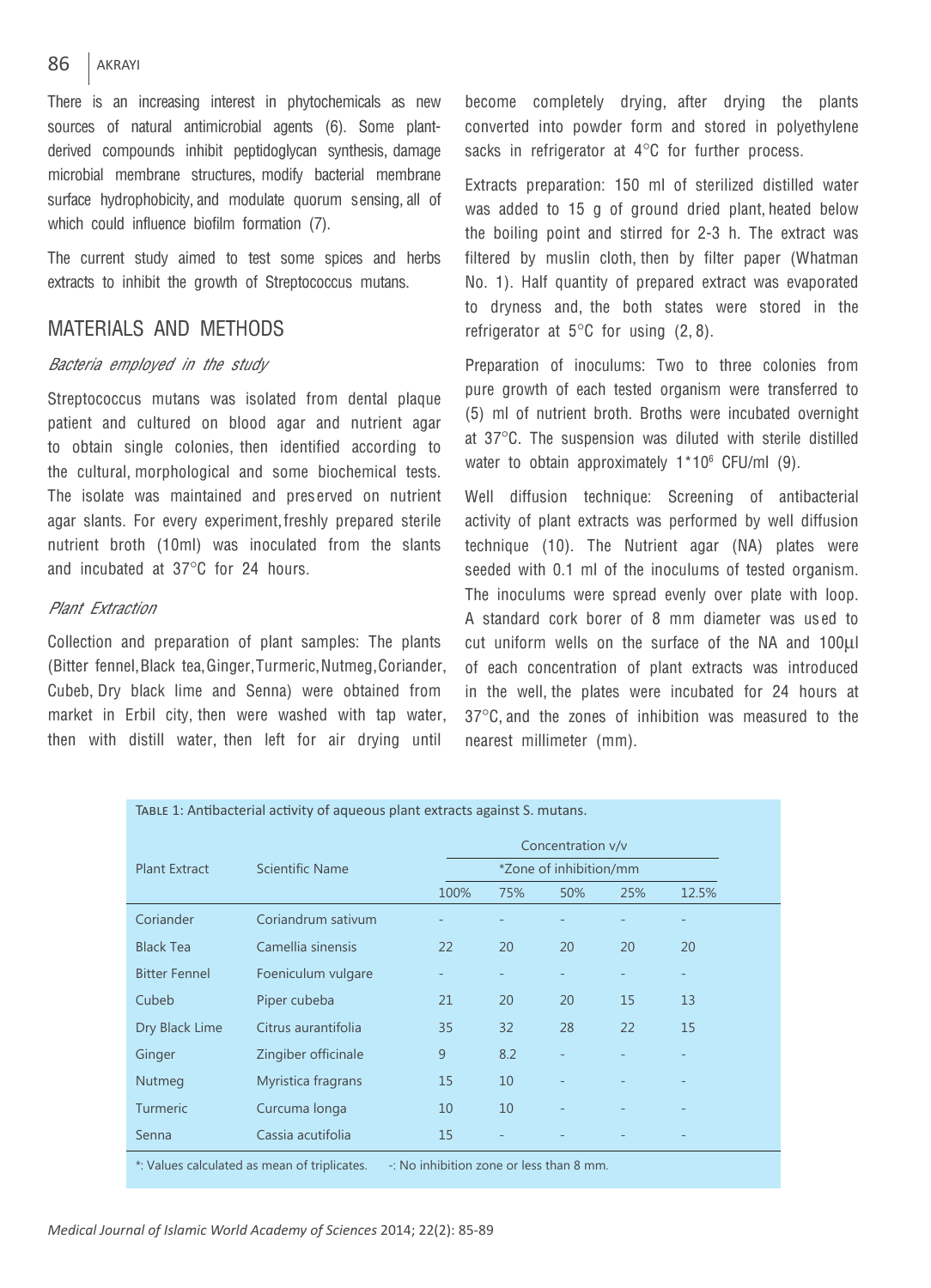|                                              | Scientific Name     | Concentration µg/ml    |                                                |      |     |       |  |  |
|----------------------------------------------|---------------------|------------------------|------------------------------------------------|------|-----|-------|--|--|
| <b>Plant Extract</b>                         |                     | *Zone of inhibition/mm |                                                |      |     |       |  |  |
|                                              |                     | 5000                   | 2500                                           | 1250 | 625 | 312.5 |  |  |
| Coriander                                    | Coriandrum sativum  |                        |                                                |      |     |       |  |  |
| <b>Black Tea</b>                             | Camellia sinensis   | 30                     | 21                                             | 20   | 17  | 15    |  |  |
| <b>Bitter Fennel</b>                         | Foeniculum vulgare  | 20                     |                                                |      |     |       |  |  |
| Cubeb                                        | Piper cubeba        |                        |                                                |      |     |       |  |  |
| Dry Black Lime                               | Citrus aurantifolia | 30                     | 25                                             | 22   |     |       |  |  |
| Ginger                                       | Zingiber officinale | -                      |                                                |      |     | -     |  |  |
| Nutmeg                                       | Myristica fragrans  | 24                     | 21                                             | 20   | 20  | 15    |  |  |
| <b>Turmeric</b>                              | Curcuma longa       |                        |                                                |      |     |       |  |  |
| Senna                                        | Cassia acutifolia   |                        |                                                |      |     |       |  |  |
| *: Values calculated as mean of triplicates. |                     |                        | $\sim$ : No inhibition zone or less than 8 mm. |      |     |       |  |  |

Table 2: Antibacterial activity of aqueous plant extracts against S. mutans.



Black dry lime\*

Black dry lime\*\*







Bitter fennel \*\*

Cubeb $*$ 



Nutmeg\*\*

Black tea\*\*

Figure 1: Inhibition zone of S. mutans with different concentrations of plant extracts. \*: Used extract without evaporation \*\*: used extract after evaporation

Cubeb<sup>\*</sup>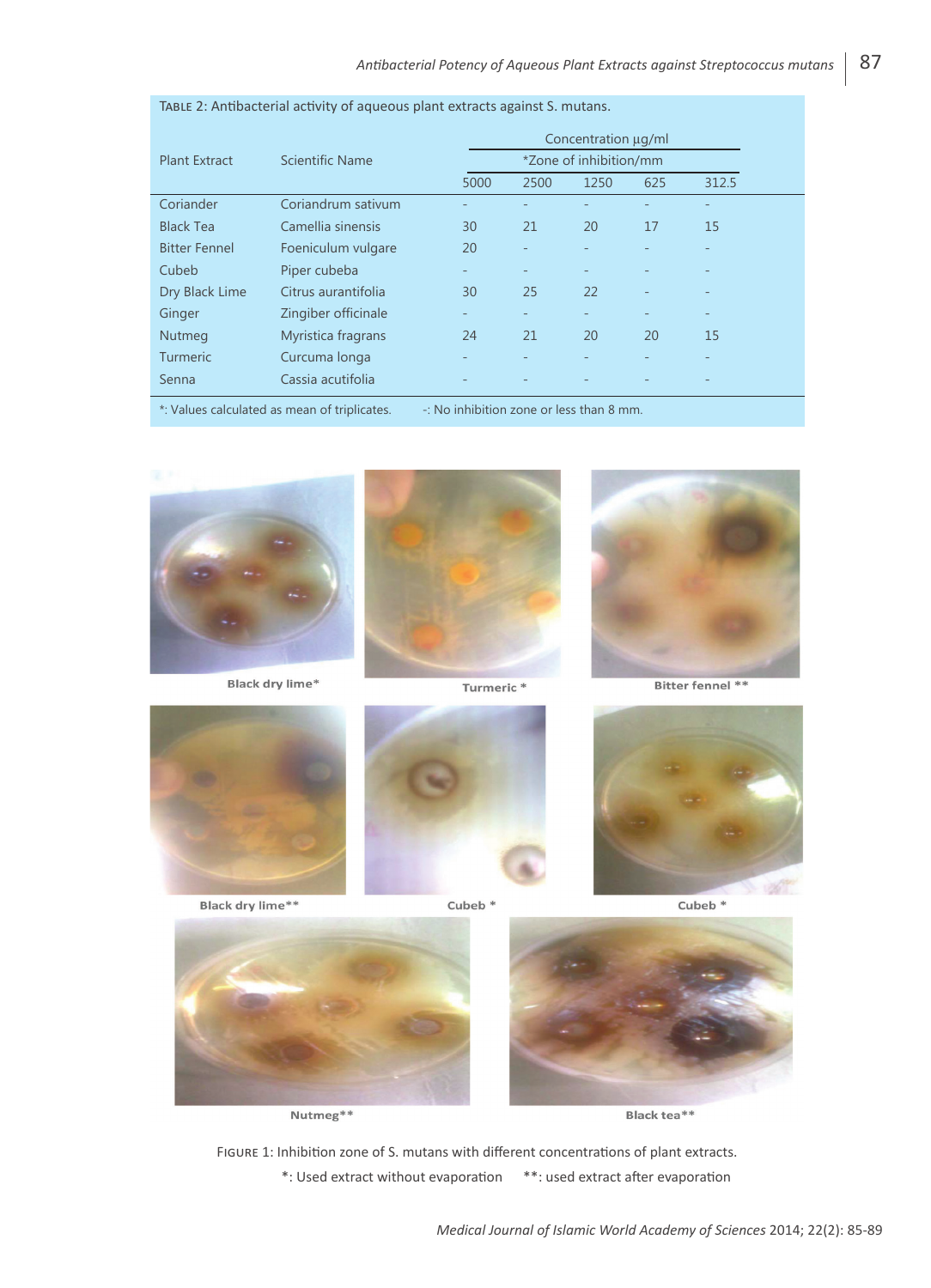#### 88 AKRAYI

MIC determination: The minimum inhibitory concentration (MIC) of medicinal plant extracts were determined by turbidity method (spectrophotometeric method) at 600 nm, and s erial dilutions were prepared for each extract 500-9000  $\mu$ g/ml (11). In addition to the control sample that consists of 10 ml of nutrient broth and 0.1ml (1\*10<sup>6</sup> CFU/ml) of overnight culture of bacterial suspension then incubated at 37°C for 24 hours.

All experiments were applied in triplicates.

## RESULTS AND DISCUSSION

Recently there has been a renewed interest in improving health and fitness through the use of more natural products. Herbs and spices are an important part of the human diet. They have been us ed for thousands of years to enhance the flavor, color and aroma of food. In addition to boosting flavor, herbs and spices are also known for their preservative and medicinal value which forms one of the oldest sciences. Yet it is only in recent years that modern science has started paying attention to the properties of spices (12).

The inhibition effect of plant extracts used in this study was shown in Tables 1 and 2 and Figure 1; the results showed that the antibacterial effect of these extracts was better in case of adding the extract to the medium than in case of evaporating the extract and then adding it to the medium except in case of Black tea and Nutmeg were better in case two than in case one. These results may return to when the extract is evaporated may some constitutes of plant loss their activity.

The results of the well diffusion test indicated that crude aqueous extracts of plants under study showed different degrees of growth inhibition. The aqueous extract of Black dry lime showed the broadest antibacterial activity by inhibiting growth of isolate tested and in both cases, followed it Black tea and Cubeb.

While the aqueous extract of Nutmeg, showed moderate antibacterial activity against the tested bacteria, followed it Ginger, Turmeric and Senna. The aqueous extract of Coriander did not show inhibition activity against S. mutans, while Bitter fennel showed only inhibiting growth of S. mutans in case two at the concentration  $5000 \mu g/ml$ .

Table 3: MIC determination of aqueous plant extracts (μg/ ml against S. mutans

| Plant extract       | <b>MIC</b> |
|---------------------|------------|
| Coriandrum sativum  | 4000       |
| Camellia sinensis   | 3000       |
| Foeniculum vulgare  | 5000       |
| Piper cubeba        | 6000       |
| Citrus aurantifolia | 2000       |
| Zingiber officinale | 6000       |
| Myristica fragrans  | 3000       |
| Curcuma longa       | 6000       |
| Cassia acutifolia   | 5000       |

Similar finding were obtained from other researchers (1, 13-16) found that Ginger and Nutmeg, Lime, Turmeric, Cubeb and Fennel respectively have antibacterial activity against tested bacteria in each study.

The MIC was determined for all extracts against tested bacteria, where the lowest value of MIC was (2000 ug/ml) for Black dry Lime and the highest value was  $(6000 \text{ µg/ml})$ for Cubeb, Ginger and Turmeric.

Plants contain multiple organic components including Phenols like Black tea, quinones, flavones, tannins, terpenoids, and alkaloids like Cubeb all of which are known to have bactericidal effects. These substances are also water-soluble and therefore very likely to be pres ent in the plant extracts produced in this study, and are likely candidates responsible for the killing effect of the extracts on S mutans (1, 17,18).

Reversible findings found that Streptococcal dis eas e problems and control-a review have been reported by (19) Ginger, Cubeb and Turmeric extracts did not show inhibitory activity. It was observed that the antimicrobial effect of plant extract varies from one plant to another in different researches carried out in different regions of the world. This may be due to many factors such as, the effect of climate, soil composition, age and vegetation cycle stage, on the quality, quantity and composition of extracted product, different bacterial strains. Moreover, different studies found that the type of solvent has an important role in the process of extracting.